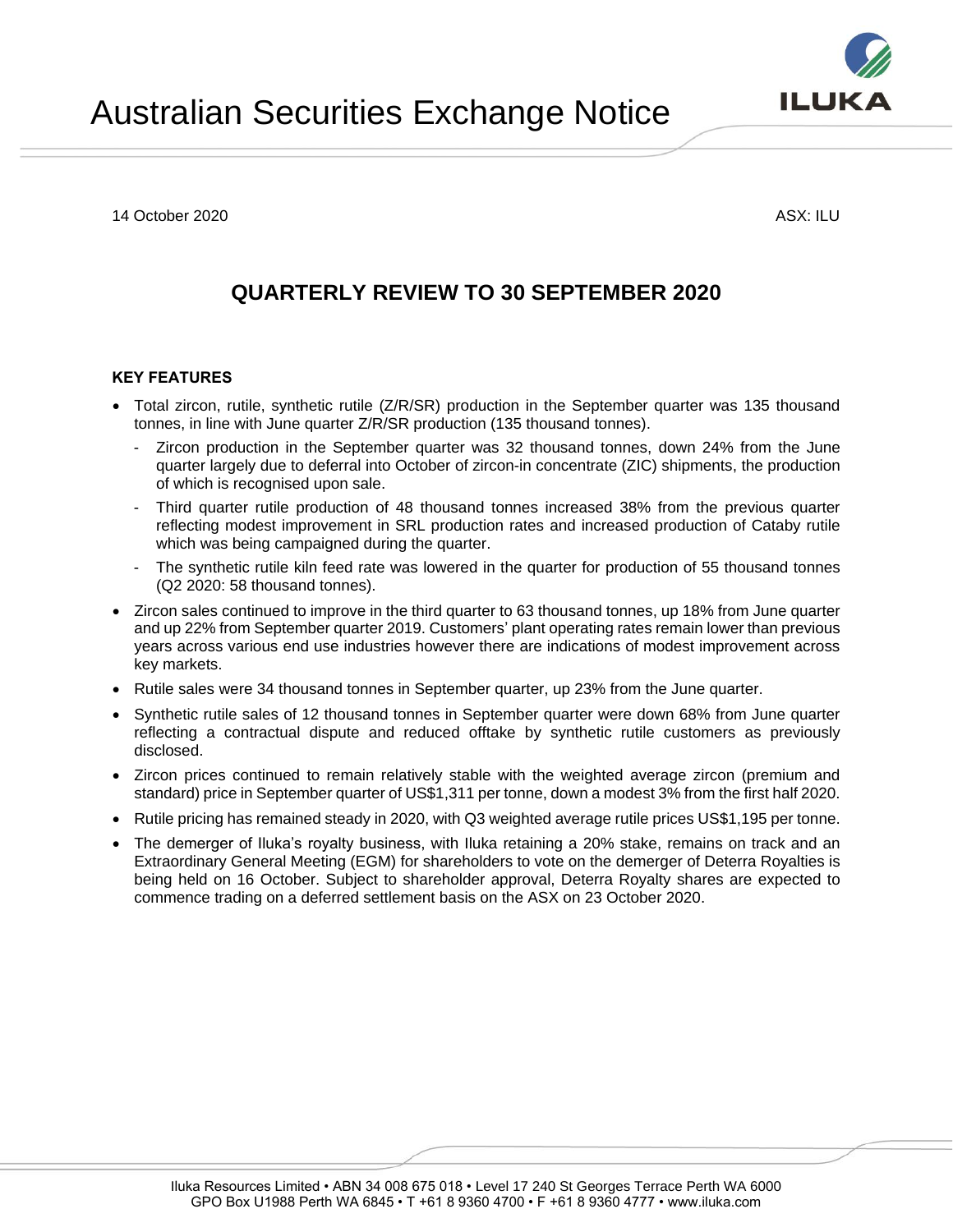| <b>PRODUCTION AND SALES</b>                                                                                                                                            |                          |                          |                          |                             |                             | Sep-20<br><b>YTD vs</b>        |
|------------------------------------------------------------------------------------------------------------------------------------------------------------------------|--------------------------|--------------------------|--------------------------|-----------------------------|-----------------------------|--------------------------------|
|                                                                                                                                                                        | <b>Sep-19</b><br>Quarter | <b>Jun-20</b><br>Quarter | <b>Sep-20</b><br>Quarter | <b>Sep-19</b><br><b>YTD</b> | <b>Sep-20</b><br><b>YTD</b> | <b>Sep-19</b><br><b>YTD</b>    |
|                                                                                                                                                                        | kt                       | kt                       | kt                       | kt                          | kt                          | %                              |
| <b>Production</b>                                                                                                                                                      |                          |                          |                          |                             |                             |                                |
| Zircon                                                                                                                                                                 | 93.5                     | 42.1                     | 32.1                     | 253.4                       | 124.3                       | (50.9)                         |
| Rutile                                                                                                                                                                 | 47.5                     | 34.8                     | 47.9                     | 128.3                       | 131.9                       | 2.8<br>19.4                    |
| <b>Synthetic Rutile</b>                                                                                                                                                | 57.0<br>198.0            | 58.3<br>135.2            | 55.3<br>135.3            | 139.8<br>521.5              | 166.9<br>423.1              | (18.9)                         |
| <b>Total Z/R/SR Production</b>                                                                                                                                         |                          |                          |                          |                             |                             |                                |
| <b>Ilmenite</b>                                                                                                                                                        | 101.7<br>299.7           | 106.7<br>241.9           | 111.2<br>246.5           | 226.7<br>748.2              | 326.6<br>749.7              | 44.1<br>0.2                    |
| <b>Total Mineral Sands Production</b>                                                                                                                                  |                          |                          |                          |                             |                             |                                |
| <b>Sales</b>                                                                                                                                                           |                          |                          |                          |                             |                             |                                |
| Zircon                                                                                                                                                                 | 51.7                     | 53.4                     | 63.2                     | 185.0                       | 141.6                       | (23.5)                         |
| Rutile                                                                                                                                                                 | 41.5                     | 27.5                     | 33.8                     | 124.4                       | 108.5                       | (12.8)                         |
| <b>Synthetic Rutile</b>                                                                                                                                                | 54.3                     | 37.5                     | 12.0                     | 139.9                       | 100.5                       | (28.2)                         |
| <b>Total Z/R/SR Sales</b>                                                                                                                                              | 147.5                    | 118.4                    | 109.0                    | 449.3                       | 350.6                       | (22.0)                         |
| <b>Ilmenite</b>                                                                                                                                                        | 19.6                     | 73.5                     | 61.1                     | 141.0                       | 168.2                       | 19.3                           |
| <b>Total Mineral Sands Sales</b>                                                                                                                                       | 167.1                    | 191.9                    | 170.1                    | 590.3                       | 518.8                       | (12.1)                         |
| <b>REVENUE AND CASH COSTS</b>                                                                                                                                          |                          |                          |                          |                             |                             |                                |
|                                                                                                                                                                        |                          |                          |                          |                             |                             | <b>Sep-20</b><br><b>YTD vs</b> |
|                                                                                                                                                                        | <b>Sep-19</b>            | Jun-20                   | <b>Sep-20</b>            | <b>Sep-19</b>               | <b>Sep-20</b>               | <b>Sep-19</b>                  |
|                                                                                                                                                                        | Quarter                  | Quarter                  | Quarter                  | <b>YTD</b>                  | <b>YTD</b>                  | <b>YTD</b>                     |
| \$ million                                                                                                                                                             |                          |                          |                          |                             |                             | %                              |
| Z/R/SR revenue                                                                                                                                                         | 241.1                    | 198.4                    | 186.7                    | 748.2                       | 594.7                       | (20.5)                         |
| Ilmenite and other revenue <sup>1</sup>                                                                                                                                | 11.8                     | 26.0                     | 23.5                     | 50.2                        | 72.0                        | 43.4                           |
| Mineral Sands Revenue <sup>2</sup>                                                                                                                                     | 252.9                    | 224.4                    | 210.2                    | 798.4                       | 666.7                       | (16.5)                         |
|                                                                                                                                                                        |                          |                          |                          |                             |                             |                                |
|                                                                                                                                                                        |                          |                          |                          | 381.3                       | 403.2                       | 5.7                            |
| Ilmenite concentrate and by-product                                                                                                                                    |                          |                          |                          | 8.7                         | 15.9                        | 82.0                           |
| <b>Total Cash Costs of Production</b>                                                                                                                                  |                          |                          |                          | 390.1                       | 419.1                       | 7.4                            |
|                                                                                                                                                                        |                          |                          |                          |                             |                             |                                |
| \$ per tonne                                                                                                                                                           |                          |                          |                          |                             |                             |                                |
|                                                                                                                                                                        |                          |                          |                          | 731                         | 953                         | 30.3                           |
| Unit Cost of Goods Sold per tonne                                                                                                                                      |                          |                          |                          |                             |                             |                                |
|                                                                                                                                                                        |                          |                          |                          |                             |                             |                                |
| Revenue per tonne Z/R/SR Sold                                                                                                                                          | 1,634                    | 1,675                    | 1,712                    | 1,666                       | 1,696                       | 1.8                            |
|                                                                                                                                                                        | 68.6                     | 65.7                     | 71.5                     | 69.9                        | 67.8                        | (3.0)                          |
| \$ million<br>Production cash costs of Z/R/SR<br>costs<br>Unit Cash Production Costs per<br>tonne Z/R/SR Produced <sup>3</sup><br>Z/R/SR Sold<br>Average AUD:USD cents |                          |                          |                          | 866                         | 974                         | 12.4                           |

All currency is Australian dollar denominated unless otherwise indicated.

1. Ilmenite and other revenue include revenues derived from other materials not included in production volumes, including activated carbon products and iron concentrate. Iluka receives a royalty payment from its Mining Area C iron ore royalty. This is not reported as part of quarterly reports but is disclosed in the financial statements.

2. Represents FOB revenue.

3. Excludes ilmenite and by-products.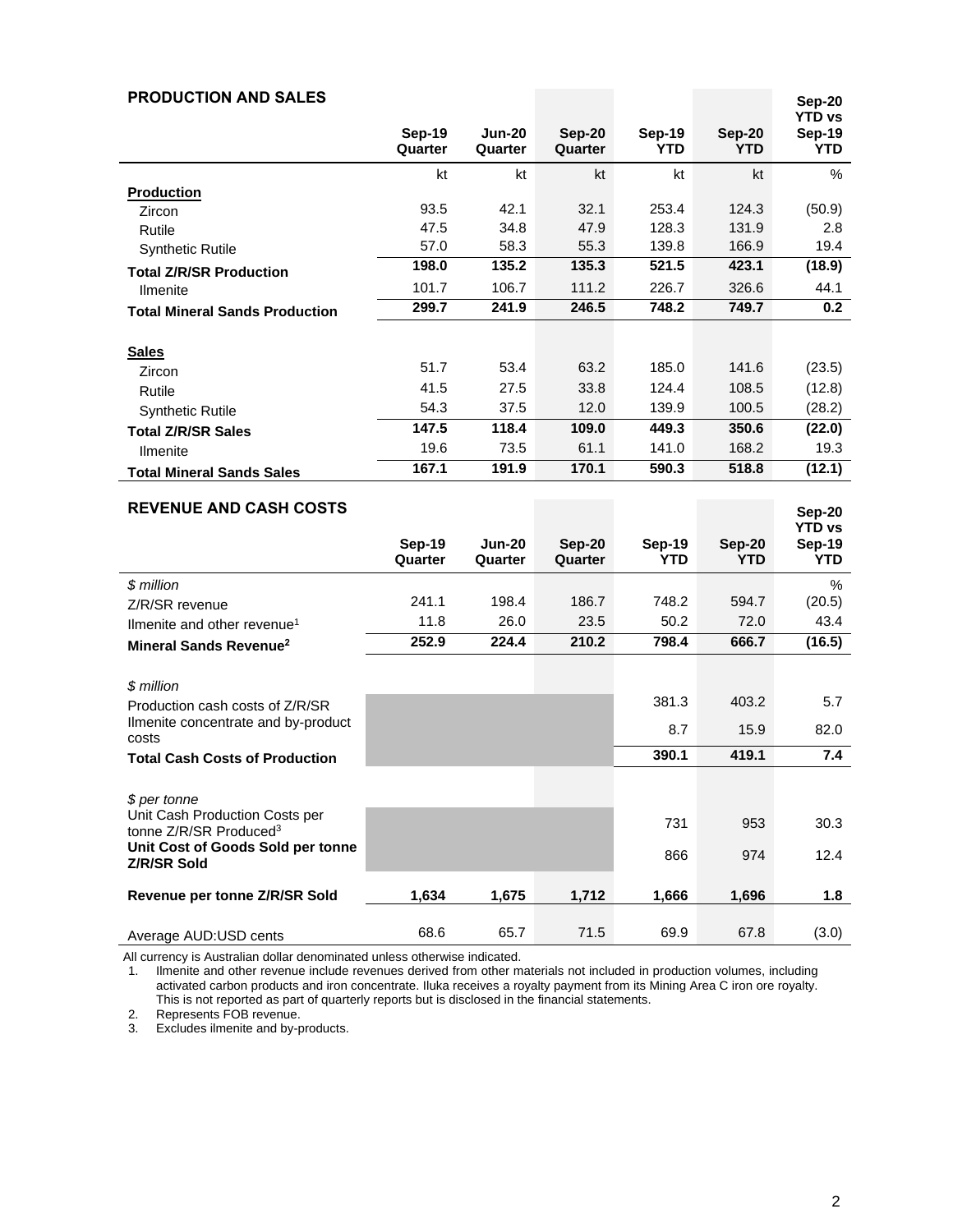# **PRODUCTION**

# **Australian Operations**

At Iluka's Jacinth-Ambrosia mine in South Australia, 77 thousand tonnes of heavy mineral concentrate (HMC) was produced, down from 109 thousand tonnes in the previous quarter, due to mining of lower grades at Jacinth North. Mining occurred at the Ambrosia deposit for the first portion of the quarter before returning to the Jacinth deposit at the start of August. The return to Jacinth was previously announced as part of the company's response to the COVID-19 pandemic, with estimated costs savings over 2020-2022 of \$30 million.

In Western Australia, the Cataby operation produced 139 thousand tonnes of HMC, marginally lower than the 148 thousand tonnes produced in the previous quarter. This included 92 thousand tonnes of magnetic material (for use as synthetic rutile feed) and 47 thousand tonnes of non-magnetic material (for zircon and rutile production).

The Narngulu mineral separation plant (MSP) processed 89 thousand tonnes of HMC during the quarter, up from 73 thousand in the previous quarter. As noted previously, production settings at the MSP were altered earlier in the year to reduce zircon production in response to the impact of COVID-19 on zircon markets. The plant retains full flexibility to return quickly to higher production settings.

Production at the synthetic rutile kiln 2 at Capel was 55 thousand tonnes of synthetic rutile, which was a reduction from 58 thousand tonnes in the previous quarter. The ilmenite feed rate to the kiln was lowered in response to the contractual dispute with one of Iluka's major synthetic rutile customers, Chemours. Iluka continues to monitor its production settings against inventory levels and customer demand and maintains its ability to adjust these settings if required.

Iluka's Eneabba project in Western Australia continued operations, with a further 21 thousand tonnes of monazite-zircon concentrate being shipped from Geraldton during the quarter.

# **Sierra Leone Operations**

Rutile production in the September quarter was 31 thousand tonnes, up from 26 thousand tonnes in the preceding quarter. While rutile production improved, operations continued to be hampered by several downtime events occurring during the period leading to lower throughputs. Seasonal weather also impacted operations in the quarter.

Early in October, post the reporting period, a minor fire occurred in the secondary rutile recovery (or scavenger) circuit of Sierra Rutile's MSP. The fire was quickly brought under control. One person required first aid treatment at Sierra Rutile's medical clinic for minor burns to his hands. The scavenger circuit represents a relatively minor part of the plant's operations and is in a separate building. Production activities have recommenced in the MSP and at this stage there is no material impact to production expected.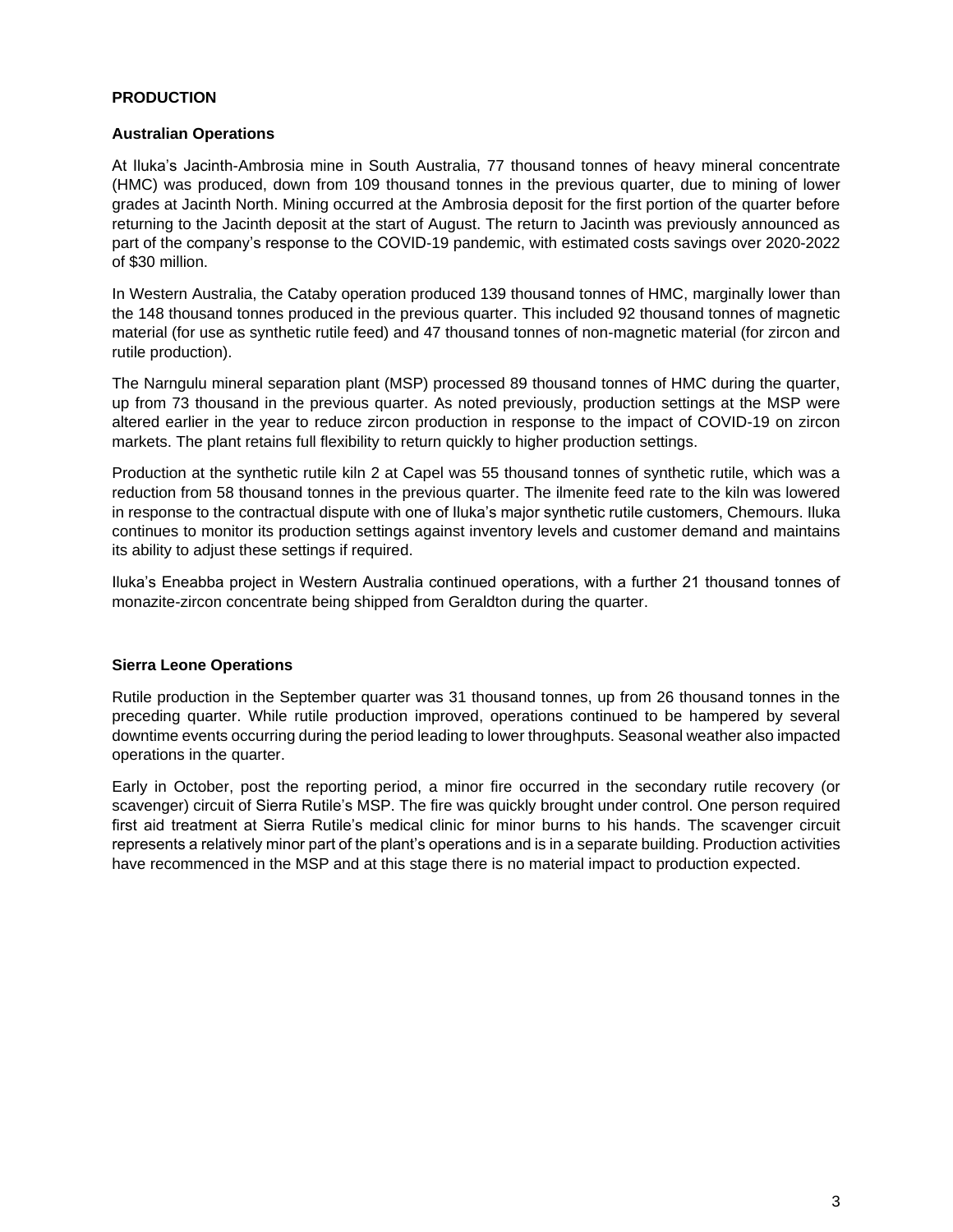# **MINERAL SANDS MARKET CONDITIONS**

# **Zircon Markets**

Third quarter sales of 63 thousand tonnes were 22% higher than the same quarter last year (52 thousand tonnes) reflecting the continued modest recovery from the impacts of COVID-19 in key markets and regions.

In China the ceramic industry activity continued to operate at an estimated 60% of 2019 operating rates, with lower quality tile producers facing intense competition from medium to higher quality tile makers and some production units having shut-down. Chinese tile exports remain impacted by trade restrictions and large producers are focusing on the domestic market with higher quality products to increase differentiation while maintaining the trend to reduce production costs. In Europe, India, and South America, the tile industry ramped-up production during Q3 and is now operating at an estimated 80-90% of last year's operating rate, supported by exports and renovation activities in some markets.

Outside ceramics, the foundry application has been the most affected by the economic downturn, despite some slight improvements in China and the US it is still operating at an estimated 60-70% of 2019 rates. The refractory market remained stable during the quarter although faced increased price pressure from downstream customers; similarly, the fused zirconia segment remained stable but with increased competition among producers. Some zirconium chemical producers implemented temporary shut-downs to reduce finished goods inventory following lower exports in the quarter.

September quarter sales volumes do not include two ZIC shipments that moved into October due to the late arrival of the vessel at the loading port. The higher proportion of ZIC will likely affect the weighted average zircon price in Q4, which together with Q1 are typically the lower demand periods of the year.

Zircon prices continue to remain relatively stable with the weighted average zircon sand (premium and standard) price in Q3 of US\$1,311 per tonne down 3% from the first half 2020.

#### **Titanium Dioxide Feedstock Markets**

High grade titanium dioxide feedstock (rutile and synthetic rutile) sales for the quarter were 46 thousand tonnes, with rutile sales of 34 thousand tonnes, up 23% from the June quarter, while synthetic rutile sales of 12 thousand tonnes, down 68% from June quarter due in large part to the previously disclosed contract dispute with Chemours.

Assuming Chemours takes no further synthetic rutile volumes for 2020, Iluka expects 99 thousand tonnes to be sold under take-or-pay contracts this year, of which 87 thousand tonnes have been sold year-to-date. In addition to these tonnes, in 2020 year to date, Iluka's has sold 14 thousand tonnes of synthetic rutile as spot sales.

Pigment demand improved during the third quarter, following the easing of government imposed lockdowns along with better than expected DIY and professional paint activity as consumers remained focused on renovating and remodelling homes. Pigment operating rates, however, have remained below normal as pigment producers work down inventory that was built up during the second quarter when demand contracted materially. In addition, hurricane activity in the Gulf of Mexico has resulted in a prolonged idling of the Lake Charles pigment facility, which represents approximately 10% of US supply. The one-month outage at this facility has further helped pull down inventory levels across the North American market. Demand in China has now returned to pre-COVID-19 levels with steady increases in domestic demand as well as resumption of exports to key markets in Europe, South East Asia and South America. Pigment operating rates are expected to gradually increase through the fourth quarter and beyond heading into the northern hemisphere spring peak demand season.

Welding demand has been quite resilient through the global pandemic. Conversely, the titanium sponge market has been severely impacted due to the significant downturn in global aircraft orders and production.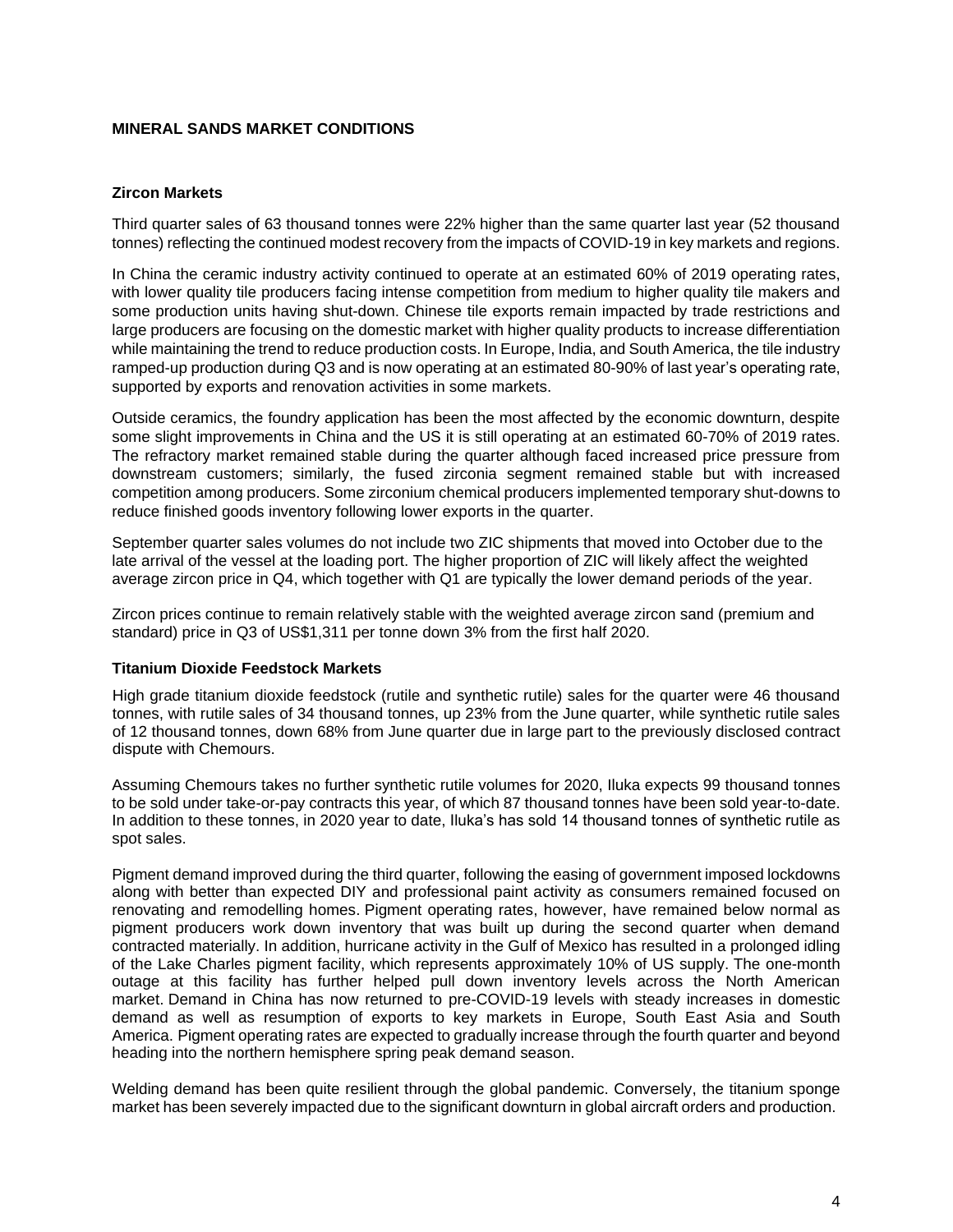Weighted average rutile prices in Q3 were US\$1,195 per tonne. Provisional prices are invoiced during the period and the majority of contracts have pricing mechanisms that follow fluctuations in a basket of high grade ore transactions and are subject to six-monthly adjustments which occur after the reporting period. The final prices realised in H1 are in line with the provisional prices in Q3.

# **PROJECT UPDATES**

Updates on projects with material progress over the June quarter is provided below. Refer Iluka's website [\(www.iluka.com\)](http://www.iluka.com/) for further information related to all projects.

### **Eneabba, Western Australia**

The Eneabba project in Western Australia involves the extraction, processing and sale of a strategic stockpile rich in monazite (a mineral containing rare earth elements) and zircon. This stockpile is stored in a mining void resulting from Iluka's mineral sands operations in the region.

The Board approved execute funding for Phase 2 (the upgrade of the 20% monazite concentrate to a 90% concentrate) in August and the project is progressing in line with plans. The product of Phase 2 will be a direct feed to a rare earth cracking and leaching plant. Iluka is also exploring the development of further downstream processing of monazite in Western Australia.

# **Balranald, New South Wales**

Balranald and Nepean are two rutile-rich deposits in the northern Murray Basin, New South Wales. Owing to their relative depth, Iluka is assessing the potential to develop these deposits via a novel, internally developed, underground mining and backfilling technology.

The third technology trial (T3) to determine whether the technology is economically viable in a continuous mining and processing environment commenced during the quarter. Preliminary results of the trial are expected later in Q4 2020.

# **Wimmera, Victoria**

The Wimmera project involves the mining and beneficiation of a fine grained heavy mineral sands ore body in the Murray Basin for the potential long term supply of zircon into the market along with rare earths.

Study work remains focussed on validating a processing solution for the removal of impurities from the zircon. Environmental baseline studies were also progressed during the quarter.

# **Sembehun mine, Sierra Leone**

The Sembehun group of deposits are situated 20 to 30 kilometres north-west of the existing Sierra Rutile operations. Sembehun is one of the largest and highest quality known rutile deposits in the world. Iluka is focused on determining an approach which balances the risk and reward associated with the development of Sembehun.

Access to Sierra Leone remains difficult impacting progress on field activities. The focus remains on progressing critical PFS activities that protect schedule but do not require site access or significant third party interaction.

#### **Puttalam Quarry, Sri Lanka**

Puttalam Quarry (PQ) is a large, predominantly sulphate ilmenite deposit, located in the Puttalam District of Sri Lanka, approximately 170 kilometres from the capital Colombo.

As foreshadowed in the March Quarterly Review, Iluka's exploration lease (EL) covering the PQ Resource (approximately 333Mt) was due to expire in September 2020. As Iluka was not in a position to lodge an application to convert the EL to an Industrial Mining License due to outstanding key approvals, the EL has expired. The write down of the PQ Resource will be reflected in Iluka's 2020 Ore Reserves and Mineral Resources Statement. The carrying value of Iluka's Sri Lankan tenements is \$21.2 million, as at September 2020.

Iluka has entered into an agreement with a local partner in Sri Lanka, retaining an interest if progress is made on a number of matters to further the development of the Sri Lankan deposits.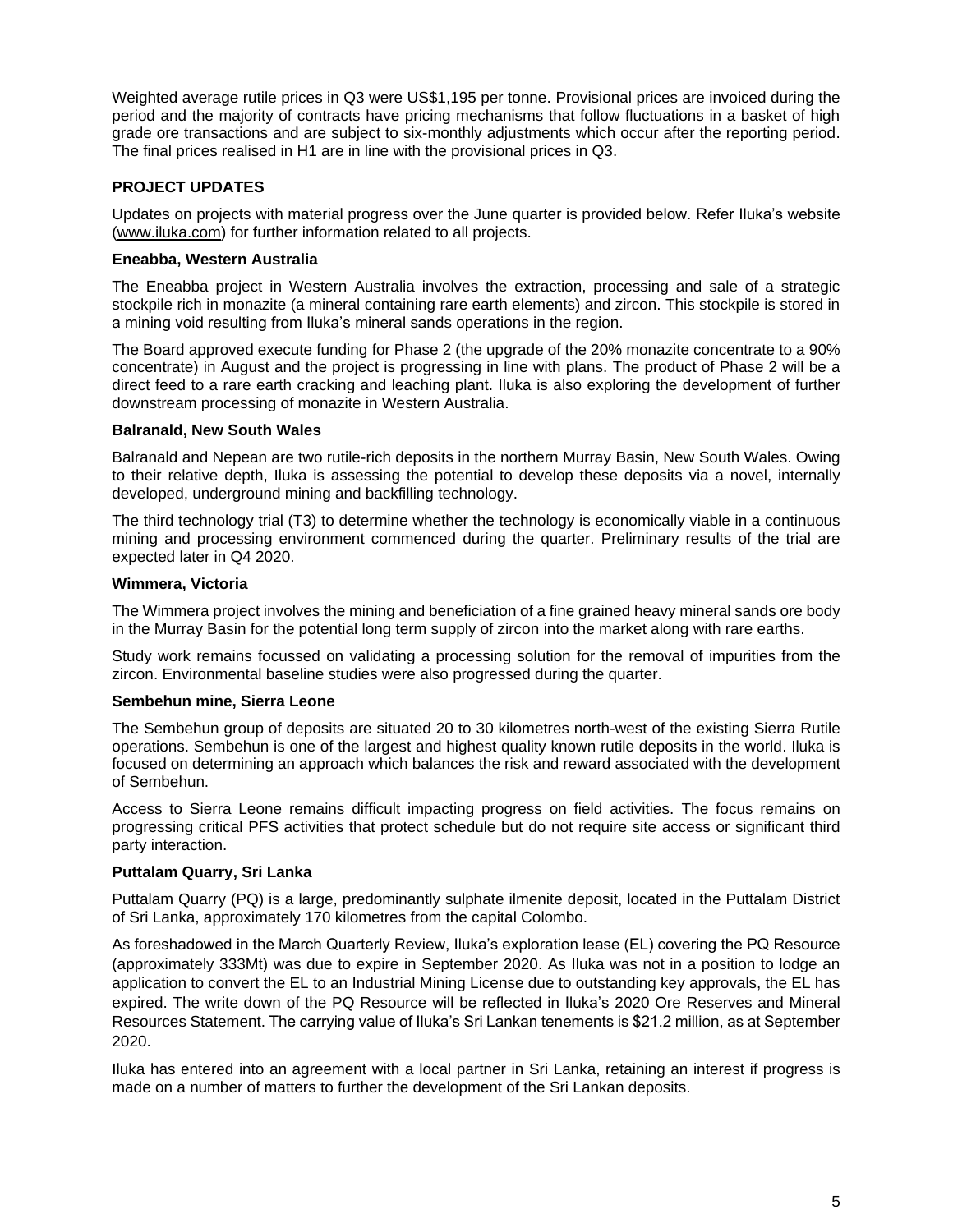# **EXPLORATION**

Expenditure on exploration and evaluation charged to the profit and loss account for the September quarter 2020 was \$2.4 million with expenditure through Q3 2020 of \$7.2 million (Q3 2019: \$8.3 million).

Despite ongoing challenges relating to COVID-19 restrictions, late in the quarter Iluka recommenced field activities on a regional target in the US. Subject to ongoing travel restrictions, similar exploration programs will be progressed in Australia on two prospects before year end.

# **CORPORATE UPDATES**

#### **Deterra Royalties Demerger and Extraordinary General Meeting**

The 2020 Extraordinary General Meeting of shareholders of Iluka Resources Limited (EGM) will be held on Friday, 16 October 2020 at 9:30am Perth time (AWST) as a virtual meeting. The Company will be webcasting the EGM so that Shareholders are able to listen to the proceedings, view the presentation, submit questions and vote before or during the meeting online. Instructions to join the webcast are available at:<https://www.iluka.com/investors-media/shareholder-information/demerger-egm-information>

Pending the outcome of the EGM, Deterra Royalties shares are expected to commence trading (on a deferred settlement basis) on the ASX on 23 October.

**Investment market enquiries: Media enquiries:** Melissa Roberts General Manager, Investor Relations Mobile: +61 (0) 450 398 431 Email: [investor.relations@iluka.com](mailto:investor.relations@iluka.com)

Luke Woodgate Manager, Corporate Affairs Phone: + 61 (0) 8 9360 4785 Mobile: +61 (0) 477 749 942 Email: [luke.woodgate@iluka.com](mailto:luke.woodgate@iluka.com)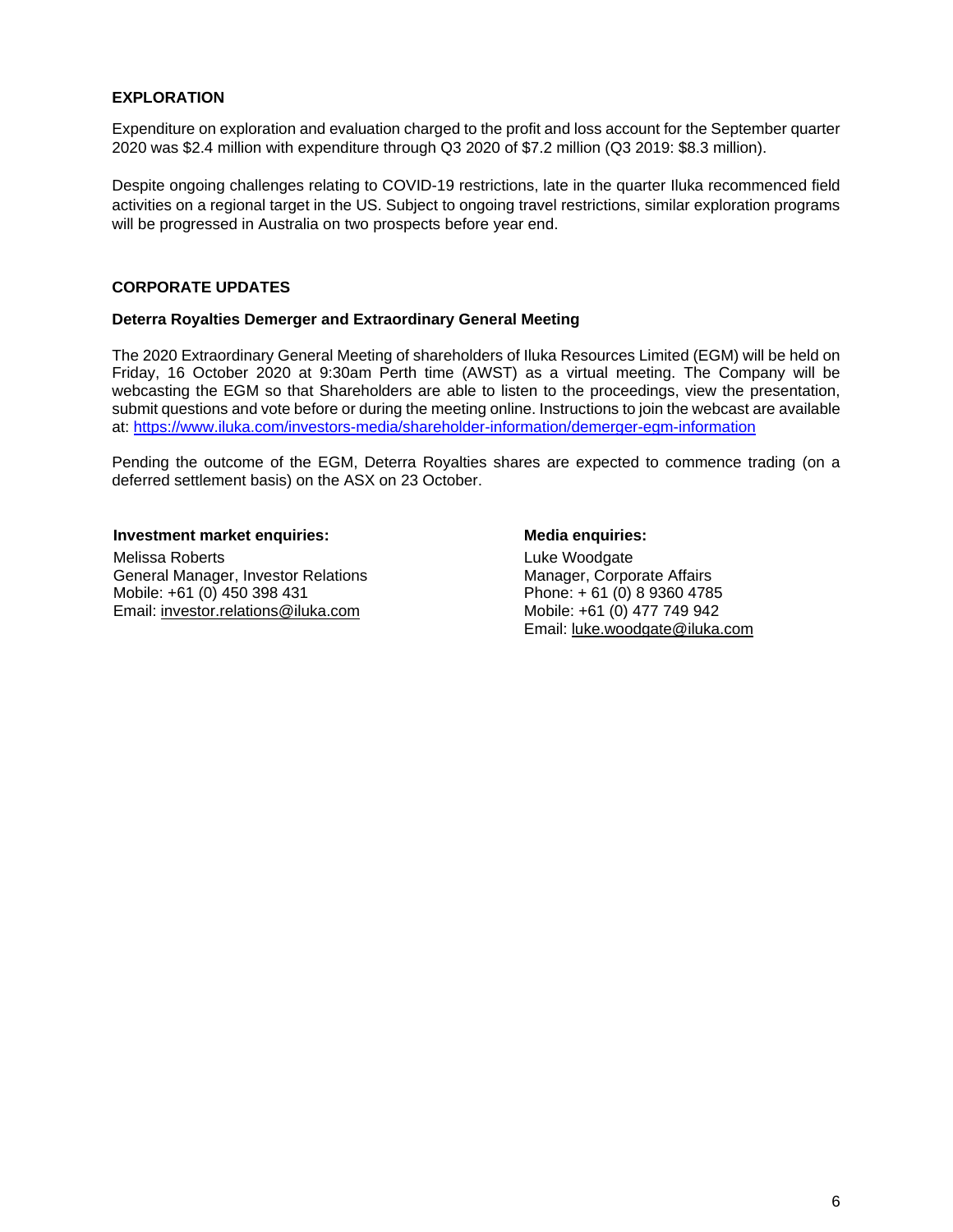# **APPENDIX: QUARTERLY REVIEW DATA TABLES**

| <b>GROUP MINERAL SANDS</b><br><b>PRODUCTION</b> |                    |                          |                    |                       |                       | Sept-20<br><b>YTD vs</b> |
|-------------------------------------------------|--------------------|--------------------------|--------------------|-----------------------|-----------------------|--------------------------|
|                                                 | Sept-19<br>Quarter | <b>Jun-20</b><br>Quarter | Sept-20<br>Quarter | Sept-19<br><b>YTD</b> | Sept-20<br><b>YTD</b> | Sept-19<br><b>YTD</b>    |
|                                                 | kt                 | kt                       | kt                 | kt                    | kt                    | $\%$                     |
| Zircon <sup>1</sup>                             |                    |                          |                    |                       |                       |                          |
| Jacinth-Ambrosia/Mid west WA                    | 75.2               | 29.3                     | 11.5               | 212.4                 | 80.3                  | (62.2)                   |
| Cataby/South west WA                            | 18.0               | 12.8                     | 20.6               | 36.6                  | 44.0                  | 20.2                     |
| Sierra Leone                                    | 0.3                |                          |                    | 4.4                   |                       | (100.0)                  |
| <b>Total Zircon Production</b>                  | 93.5               | 42.1                     | 32.1               | 253.4                 | 124.3                 | (50.9)                   |
|                                                 |                    |                          |                    |                       |                       |                          |
| <b>Rutile</b>                                   |                    |                          |                    |                       |                       |                          |
| Jacinth-Ambrosia/Mid west WA                    | 8.7                | 4.0                      | 3.5                | 26.1                  | 13.9                  | (46.7)                   |
| Cataby/South west WA                            | 5.4                | 5.0                      | 13.4               | 9.0                   | 25.1                  | 178.9                    |
| Sierra Leone                                    | 33.4               | 25.8                     | 31.0               | 93.2                  | 92.9                  | (0.3)                    |
| <b>Total Rutile Production</b>                  | 47.5               | 34.8                     | 47.9               | 128.3                 | 131.9                 | 2.8                      |
|                                                 |                    |                          |                    |                       |                       |                          |
| <b>Synthetic Rutile (WA)</b>                    | 57.0               | 58.3                     | 55.3               | 139.8                 | 166.9                 | 19.4                     |
|                                                 |                    |                          |                    |                       |                       |                          |
| <b>TOTAL Z/R/SR PRODUCTION</b>                  | 198.0              | 135.2                    | 135.3              | 521.5                 | 423.1                 | (18.9)                   |
|                                                 |                    |                          |                    |                       |                       |                          |
| <b>Ilmenite</b>                                 |                    |                          |                    |                       |                       |                          |
| Jacinth-Ambrosia/Mid west WA                    | 28.3               | 15.8                     | 4.4                | 86.5                  | 45.5                  | (47.4)                   |
| Cataby/South west WA                            | 56.8               | 82.1                     | 94.7               | 97.3                  | 245.1                 | 151.9                    |
| Sierra Leone                                    | 16.6               | 8.8                      | 12.1               | 42.9                  | 36.0                  | (16.1)                   |
| <b>Total Ilmenite</b>                           | 101.7              | 106.7                    | 111.2              | 226.7                 | 326.6                 | 44.1                     |
|                                                 |                    |                          |                    |                       |                       |                          |
| <b>TOTAL MINERAL SANDS PRODUCTION</b>           | 299.7              | 241.9                    | 246.5              | 748.2                 | 749.7                 | 0.2                      |
|                                                 |                    |                          |                    |                       |                       |                          |

<sup>1</sup> Iluka's zircon production figures include volumes of zircon attributable to external processing arrangements.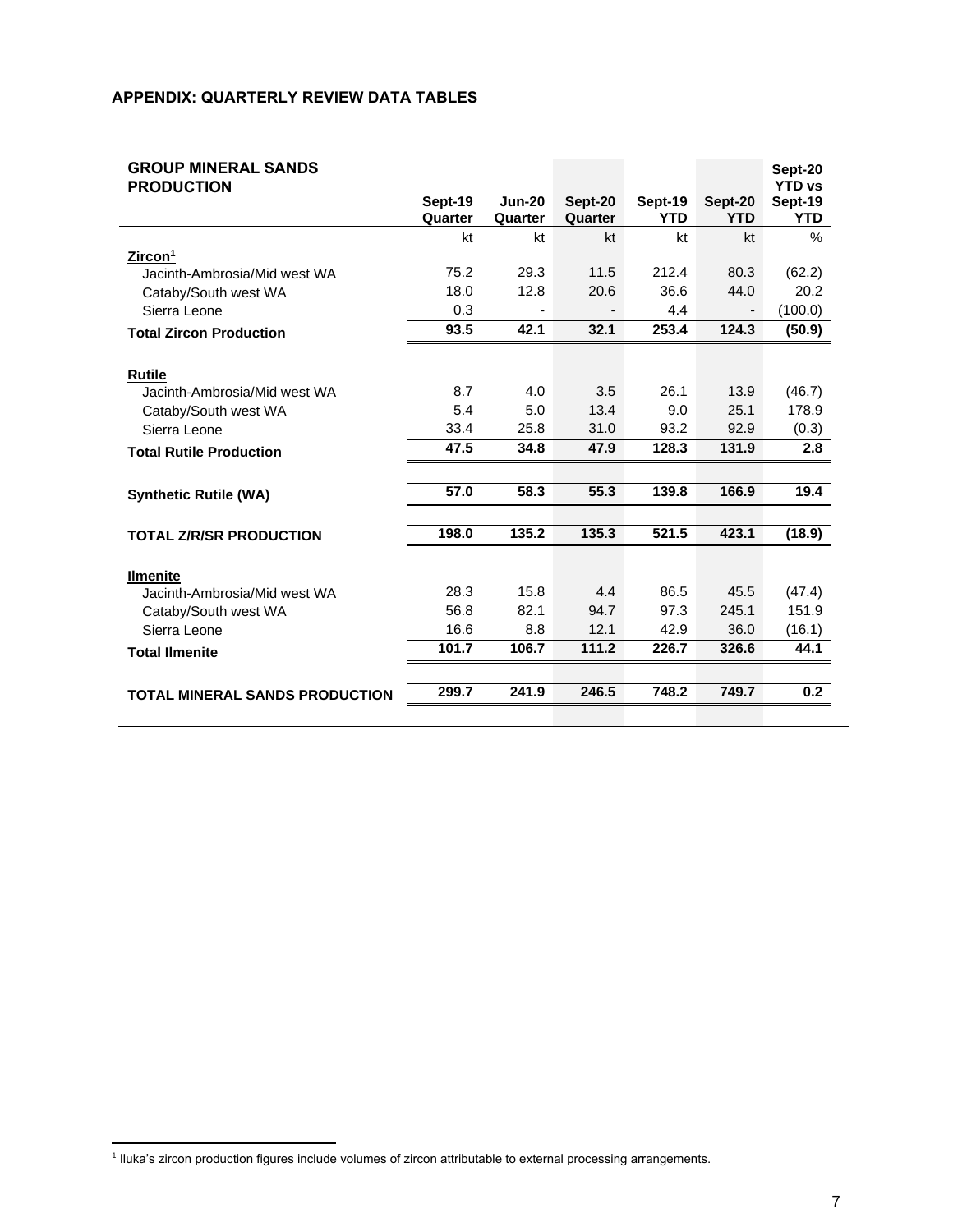#### **WEIGHTED AVERAGE RECEIVED PRICES**

The following table provides weighted average received prices for Iluka's main products over the last three half year periods. Iluka's Annual Report, available at [www.iluka.com](http://www.iluka.com/) contains further historical mineral sands price information.

|                                                                        | <b>Full year</b><br>2019 | H1<br>2020   | Q3<br>2020 | Q3 YTD<br>2020 |
|------------------------------------------------------------------------|--------------------------|--------------|------------|----------------|
| US\$/tonne FOB                                                         |                          |              |            |                |
| Zircon Premium and Standard                                            | 1,487                    | 1,354        | 1,311      | 1,334          |
| Zircon<br>(all products, including zircon in concentrate) <sup>1</sup> | 1,380                    | 1,265        | 1,271      | 1,268          |
| Rutile<br>(excluding $HYTI$ ) <sup>2</sup>                             | 1,142                    | 1,246        | 1,195      | 1,227          |
| Synthetic rutile                                                       |                          | Refer Note 3 |            |                |

Notes:

1. Zircon prices reflect the weighted average price for zircon premium, zircon standard and zircon-in-concentrate. The prices for each product vary considerably, as does the mix of such products sold period to period. In the year to date 2020 the split of zircon sand and concentrate by zircon sand-equivalent is approximately: 77%:23% (2019 full year: 70%:30%).

2. Excluded from rutile sales prices is a lower value titanium dioxide product, HYTI, that typically has a titanium dioxide content of 70 to 90%. This product sells at a lower price than rutile, which typically has a titanium dioxide content of 95%.

3. Iluka's synthetic rutile sales are underpinned by commercial offtake arrangements. The terms of these arrangements, including the pricing arrangements are commercial in confidence and as such not disclosed by Iluka. Synthetic rutile, due to its lower titanium dioxide content than rutile, is priced lower than natural rutile.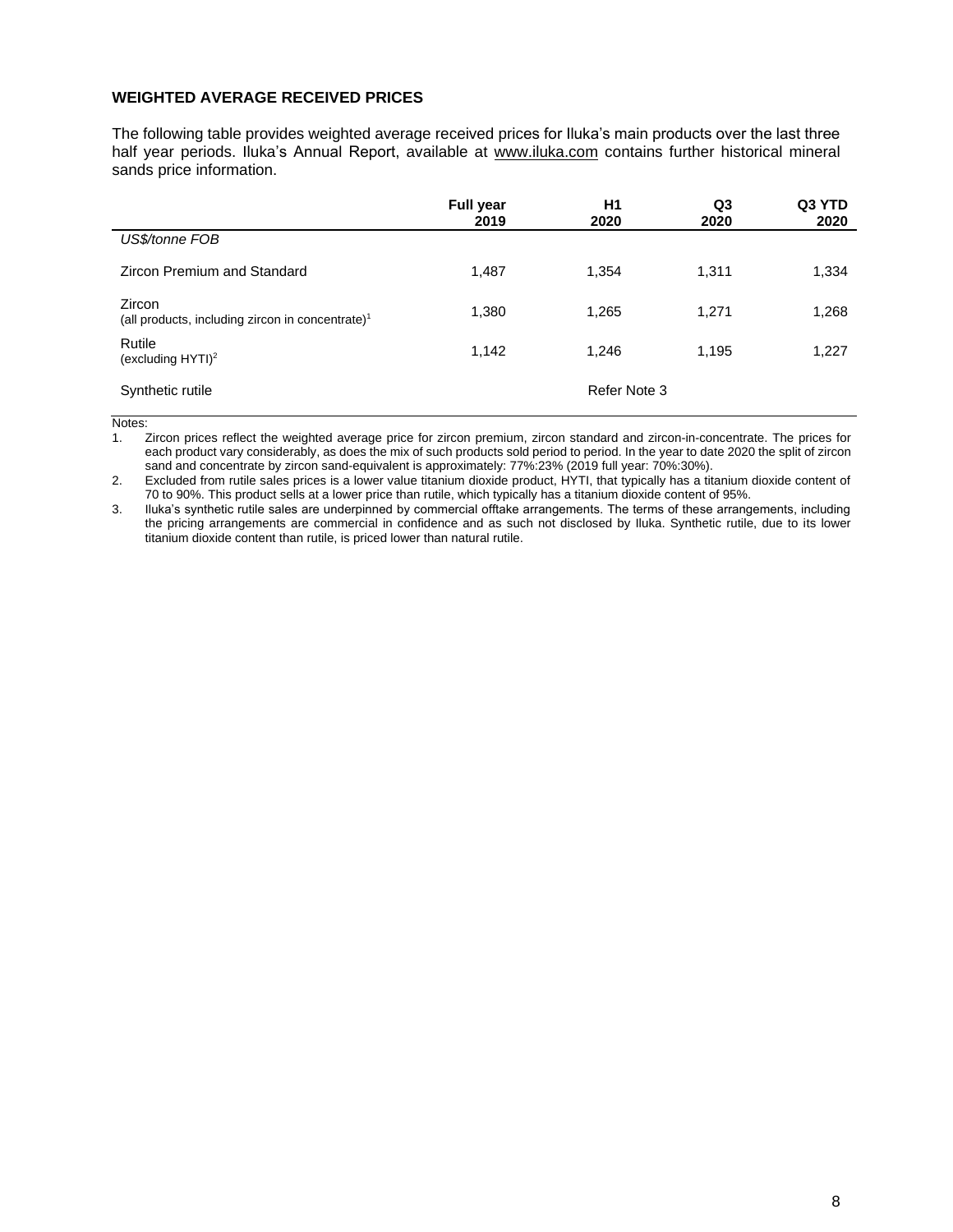# **OPERATING MINES PHYSICAL QUARTERLY DATA**

**3 Months to 30 September 2020**

|                                  | Jacinth-        |            |                  |               |              |
|----------------------------------|-----------------|------------|------------------|---------------|--------------|
|                                  | Ambrosia /      | Cataby /   | <b>Australia</b> | <b>Sierra</b> | Group        |
|                                  | <b>Mid west</b> | South west | <b>Total</b>     | Leone         | <b>Total</b> |
| <b>Mining</b>                    |                 |            |                  |               |              |
| Overburden moved kbcm            | 442             | 3,047      | 3,489            | 54            | 3,543        |
| Ore mined kt                     | 2,451           | 2,328      | 4,780            | 1,364         | 6,144        |
| Ore treated grade HM %           | 3.6%            | 5.7%       | 4.7%             | 3.6%          | 4.4%         |
| Ore treated grade VHM %          | 3.2%            | 4.9%       | 4.1%             | 2.6%          | 3.6%         |
| Concentrating                    |                 |            |                  |               |              |
| HMC produced kt                  | 77.4            | 139.1      | 216.5            | 78.5          | 295.1        |
| VHM produced kt                  | 69.1            | 121.0      | 190.2            | 50.8          | 241.0        |
| VHM in HMC assemblage %          | 89.3%           | 87.0%      | 87.8%            | 64.7%         | 81.7%        |
| Zircon                           | 47.6%           | 11.1%      | 24.2%            | 3.6%          | 18.7%        |
| Rutile                           | 8.4%            | 6.5%       | 7.2%             | 42.3%         | 16.5%        |
| <b>Ilmenite</b>                  | 33.3%           | 69.3%      | 56.4%            | 18.8%         | 46.4%        |
| <b>Processing</b>                |                 |            |                  |               |              |
| HMC processed kt                 | 16.4            | 177.6      | 194.0            | 79.8          | 273.8        |
| Finished product <sup>1</sup> kt |                 |            |                  |               |              |
| Zircon                           | 11.5            | 20.6       | 32.1             |               | 32.1         |
| Rutile                           | 3.5             | 13.4       | 16.9             | 31.1          | 47.9         |
| Ilmenite (saleable/upgradeable)  | 4.4             | 94.7       | 99.1             | 12.1          | 111.2        |
| Synthetic rutile produced kt     | ۰               | 55.3       | 55.3             |               | 55.3         |

<sup>1</sup> Finished product includes material from heavy mineral concentrate (HMC) initially processed in prior periods.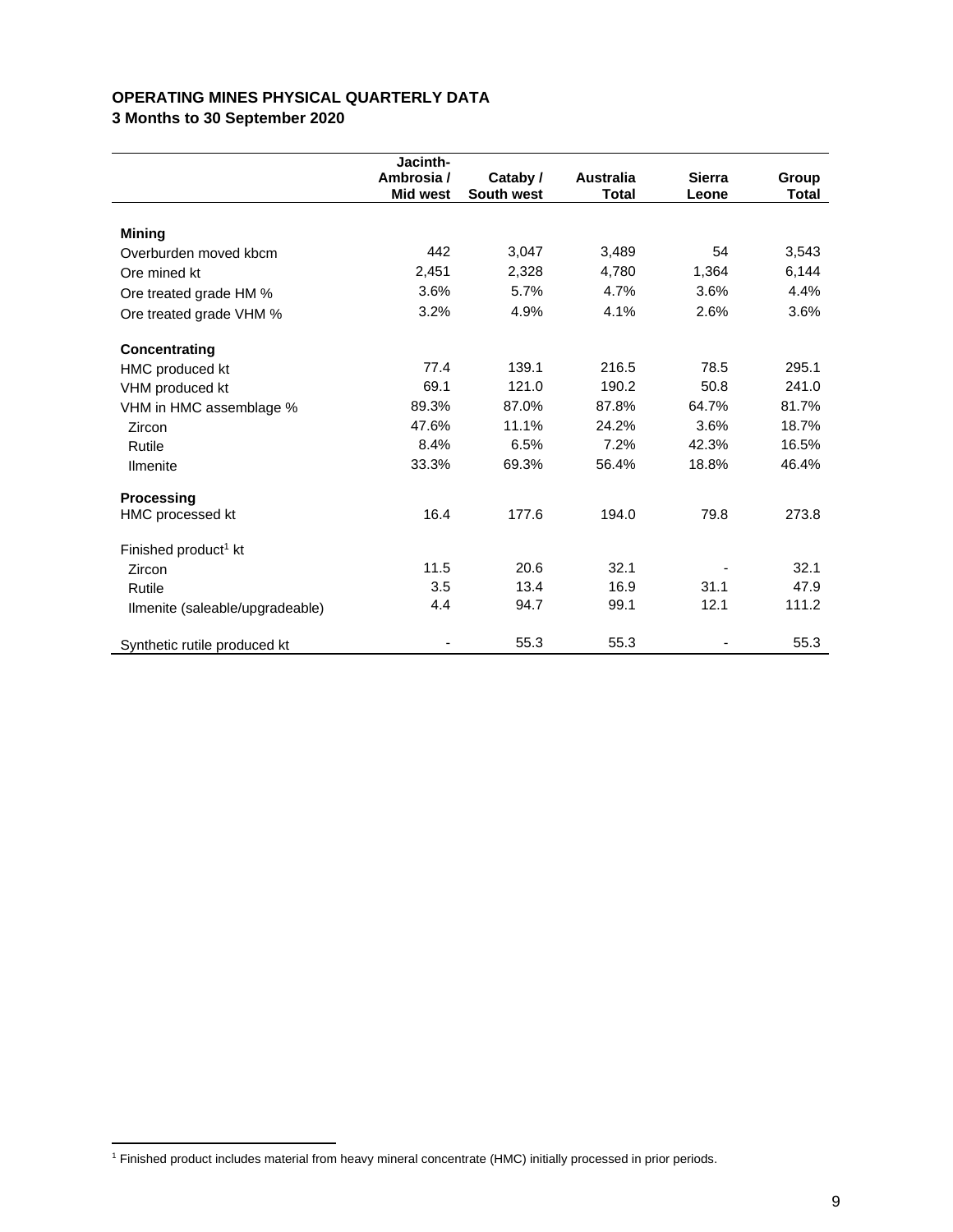# **OPERATING MINES PHYSICAL YEAR TO DATE DATA**

**9 Months to 30 September 2020**

|                                  | Jacinth-        |            |                  |               |                    |
|----------------------------------|-----------------|------------|------------------|---------------|--------------------|
|                                  | Ambrosia/       | Cataby /   | <b>Australia</b> | <b>Sierra</b> |                    |
|                                  | <b>Mid west</b> | South west | <b>Total</b>     | Leone         | <b>Group Total</b> |
|                                  |                 |            |                  |               |                    |
| <b>Mining</b>                    |                 |            |                  |               |                    |
| Overburden moved kbcm            | 2,680           | 9,447      | 12,127           | 223           | 12,350             |
| Ore mined kt                     | 7,619           | 10,006     | 17,626           | 7,026         | 24,652             |
| Ore treated grade HM %           | 4.0%            | 6.0%       | 5.0%             | 3.4%          | 4.5%               |
| Ore treated grade VHM %          | 3.6%            | 5.0%       | 4.4%             | 2.5%          | 3.8%               |
| Concentrating                    |                 |            |                  |               |                    |
| HMC produced kt                  | 261.6           | 402.7      | 664.3            | 231.9         | 896.2              |
| VHM produced kt                  | 231.8           | 351.6      | 583.4            | 149.8         | 733.2              |
| VHM in HMC assemblage %          | 88.6%           | 87.3%      | 87.8%            | 64.6%         | 81.8%              |
| Zircon                           | 51.1%           | 11.2%      | 26.9%            | 4.0%          | 21.0%              |
| Rutile                           | 8.1%            | 6.7%       | 7.2%             | 43.2%         | 16.5%              |
| <b>Ilmenite</b>                  | 29.4%           | 69.5%      | 53.7%            | 17.4%         | 44.3%              |
| <b>Processing</b>                |                 |            |                  |               |                    |
| HMC processed kt                 | 164.4           | 396.9      | 561.3            | 232.6         | 793.9              |
| Finished product <sup>1</sup> kt |                 |            |                  |               |                    |
| Zircon                           | 80.3            | 44.0       | 124.3            |               | 124.3              |
| Rutile                           | 13.9            | 25.1       | 39.0             | 92.9          | 131.9              |
| Ilmenite (saleable/upgradeable)  | 45.5            | 245.1      | 290.6            | 36.0          | 326.6              |
| Synthetic rutile produced kt     |                 | 166.9      | 166.9            |               | 166.9              |

#### **Explanatory comments on terminology**

**Overburden moved** (bank cubic metres) refers to material moved to enable mining of an ore body.

**Ore mined** (thousands of tonnes) refers to material moved containing heavy mineral ore.

**Ore treated grade HM %** refers to percentage of heavy mineral (HM) in the ore processed through the mining unit (MU).

**Ore treated grade VHM %** refers to percentage of valuable heavy mineral (VHM) - titanium dioxide (rutile and ilmenite) and zircon in the ore processed through the mining unit (MU).

**Concentrating** refers to the production of heavy mineral concentrate (HMC) through a wet concentrating process at the mine site, which is then transported for final processing into finished product at a mineral processing plant.

**HMC produced** refers to HMC, which includes the valuable heavy mineral concentrate (zircon, rutile, ilmenite) as well as other nonvaluable heavy minerals (gangue).

**VHM produced** refers to an estimate of valuable heavy mineral in heavy mineral concentrate expected to be processed.

**VHM produced and the VHM assemblage** - provided to enable an indication of the valuable heavy mineral component in HMC. **HMC processed** provides an indication of material emanating from each mining operation to be processed.

**Finished product** provides an indication of the finished production (zircon, rutile, ilmenite) attributable to the VHM in HMC production streams from the various mining operations. Finished product levels are subject to recovery factors which can vary. The difference between the VHM produced and finished product reflects the recovery level by operation, as well as processing of finished material/concentrate in inventory. Ultimate finished product production (rutile, ilmenite, and zircon) is subject to recovery loss at the processing stage – this may be in the order of 10%.

**Ilmenite** is produced for sale or as a feedstock for synthetic rutile production.

Typically, 1 tonne of upgradeable ilmenite will produce between 0.56 and 0.60 tonnes of synthetic rutile. Iluka also purchases external ilmenite for its synthetic rutile production process.

<sup>1</sup> Finished product includes material from heavy mineral concentrate (HMC) initially processed in prior periods.